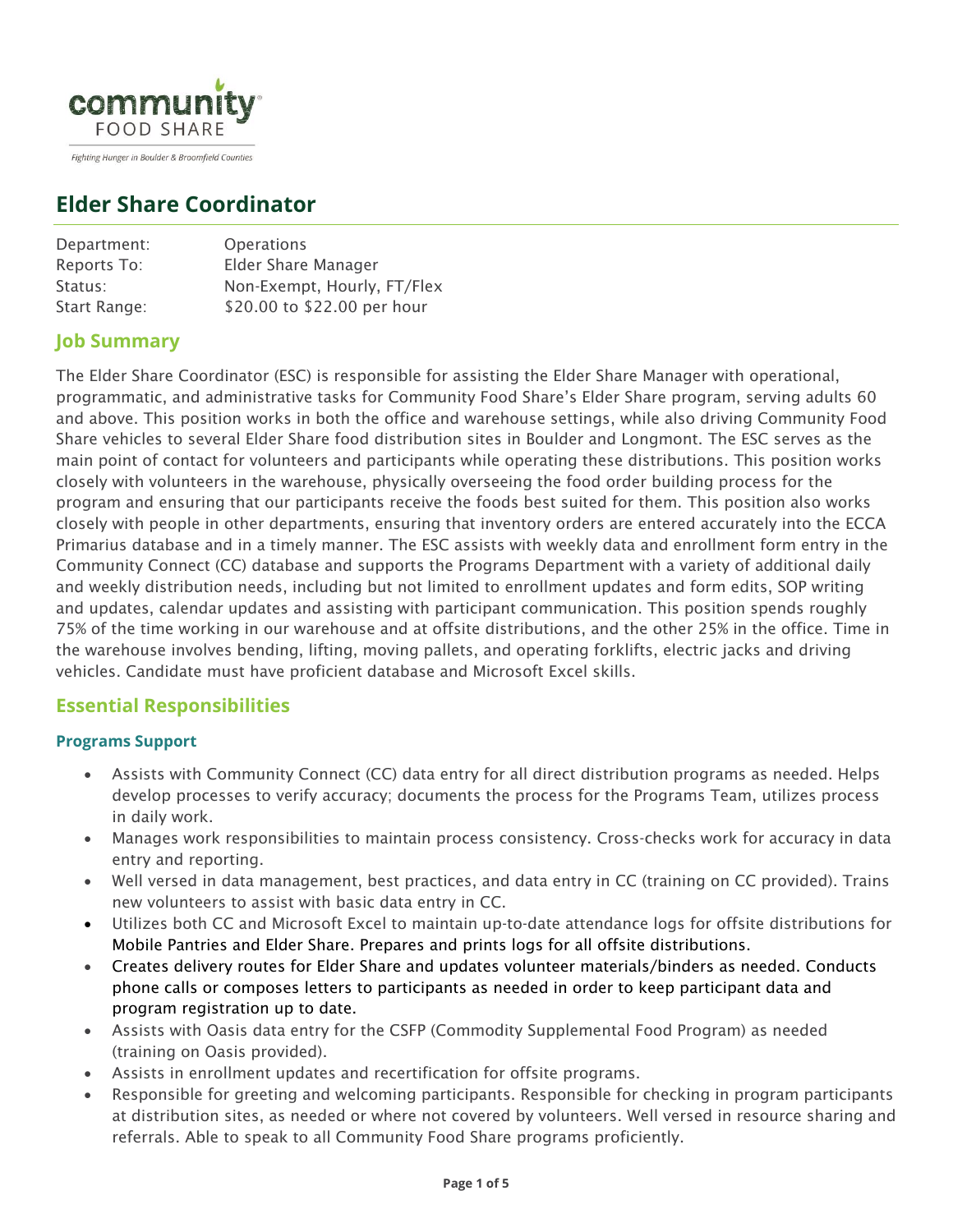- Assist with flyer creation for Elder Share, including but not limited to annual distribution calendar updates and holiday rescheduling updates.
- Assist with technology transitions, record keeping and file organization for Elder Share, by site.
- Create orders in Primarius in real-time, based on notes for volunteer order building for Elder Share.
- Maintains SOPs for each Elder Share site/distribution.
- Utilizes Volunteer Hub software to review volunteer schedules and prepare for weekly order building and offsite distributions for Elder Share. Works closely with Volunteer Department to address weekly scheduling gaps.
- Fields Elder Share calls, delivery orders and inquiries as needed.
- Executes administrative tasks and general office duties for the Programs Department, which may include preparing and sending correspondence and mailings, updating documents, data entry, photocopying, filing, and other light clerical work.

#### **Operations & Logistics Support**

- Maintains accurate inventory data and reconciles any discrepancies. Returns physical inventory to proper locations after a distribution has concluded.
- Assists Elder Share Manager in accurately tracking both physical and electronic CSFP inventory.
- Leads volunteers on a weekly basis to fulfill Elder Share orders. Trains, coaches, oversees, supports, and mentors volunteers on food selection and food choices specific to Elder Share participants. Works closely with Volunteer Coordinator while planning for and executing weekly Elder Share order building.
- Works closely with Elder Share Manager and Operations team on weekly product selections. Utilizes Daily Inventory Report in weekly planning, to help select items that are well-suited for the Elder Share Program participants.
- Drives to select Elder Share distributions in Boulder and Longmont. Substitutes for other driving for offsite programming as needed.
- Responsible for greeting, welcoming, training and supporting offsite program volunteers at each distribution site.
- Responsible for safe food handling and maintaining food safety standards while transporting food to distribution sites. Ensures volunteers understand food safety protocols.
- Will help facilitate and/ or lead distribution sites for Mobile Pantry as necessary.
- Will run/ assist with retail rescue routes as needed.

#### **Culture**

- Promotes collaboration and communication among all Community Food Share staff to ensure successful program implementation and ongoing program support. Prioritizes customer service.
- Considers the benefits and consequences to their peer team before acting, openly shares ideas and information with others, effectively completes work activities with and through others, helps others achieve goals and complete work to meet the needs of the team and the organization.
- Ensures own work is accurate and timely and operates with a culture of accountability while maintaining customer service to donors, participants, volunteers, and other stakeholders — external and internal — as a priority.

#### **Travel**

- Travel locally in service area may be required, as well as occasional overnight travel for events and conferences.
- Driving Community Food Share vehicles and trucks and operating electric jacks is required in this role.

*The above is a fair representation of the duties and responsibilities for this position but is not meant to be all*  inclusive. Other duties may from time to time be assigned at the discretion of the Elder Share Manager or the *Director of Community Collaboration.*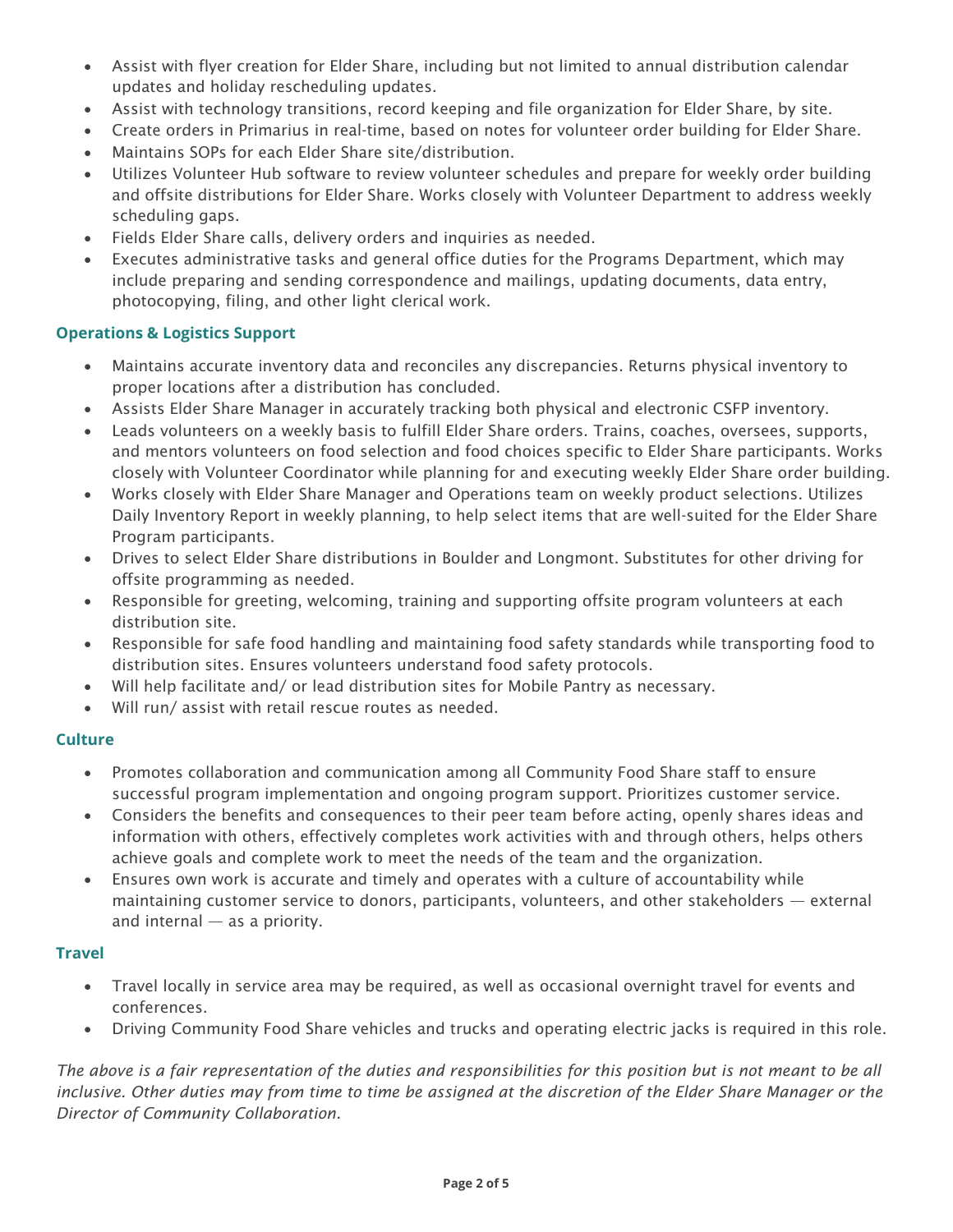# **Qualifications & Skills**

Alignment with Community Food Share's mission and a compassionate appreciation for hunger issues are essential to the successful performance of all responsibilities. The requirements listed below are representative of the knowledge, skills, and/or abilities required to successfully perform the essential functions of this job:

#### **Education and Experience**

- Associate degree or bachelor's degree in business, management, distribution, or other related field of study. Significant experience may be a substitute for education. Graduation from high school or GED required.
- One (1) to Three (3) years' experience and/or training in an office, retail, or warehouse environment.
- Experience with customer service strongly preferred.
- Experience supervising staff and/or volunteers strongly preferred.
- Spanish preferred but not required.
- Experience in databases and record-keeping strongly preferred.
- Must possess a valid Colorado Driver's License and maintain an acceptable MVR.

#### **Skills and Abilities**

- Expert data entry skills.
- Ability to use computer programs and navigate databases.
- Ability to efficiently learn new computer programs and databases.
- Highly defined organizational and time management skills.
- Ability to guide and direct a diverse group of new and experienced volunteers.
- Ability to evaluate and improve processes.
- Ability to comprehend written and verbal instructions as well as communicate comprehensively both in writing and through speaking. Good interpersonal communication
- Ability to drive trucks and vans. As well as operate electric jacks and forklifts (training provided).

#### **Knowledge**

- Successfully completes (within 90 days of hire) and maintains ServSafe Food Handler Certification.
- Successfully completes participant database training in both Community Connect and Oasis (within 30 days of hire).
- Successfully completes ECCA Primarius University and required onsite training in first 60 days from start date or promotion date.
- Fluent in English. Must be able to read, write, and speak fluently. Fluency in Spanish; reading, writing, translating and speaking, highly preferred.
- MS Office Suite including expert knowledge of Excel, Word, PowerPoint, and Outlook.
- Understanding of inventory management basics.
- Excellent verbal and written communication skills.
- Knowledge of the Boulder and Broomfield communities.

#### **Behaviors**

- Well organized, accurate, and detail oriented.
- Ability to multi-task and meet deadlines.
- Sense of urgency.
- Personable, compassionate, and people oriented.
- Courteous, respectful treatment of diverse people.
- Honesty and integrity.
- Relates to and can influence diverse people, including understanding diverse needs.
- Gives and receives feedback and constructive criticism in a respectful manner.
- Problem-solver, takes initiative, and focuses on solutions.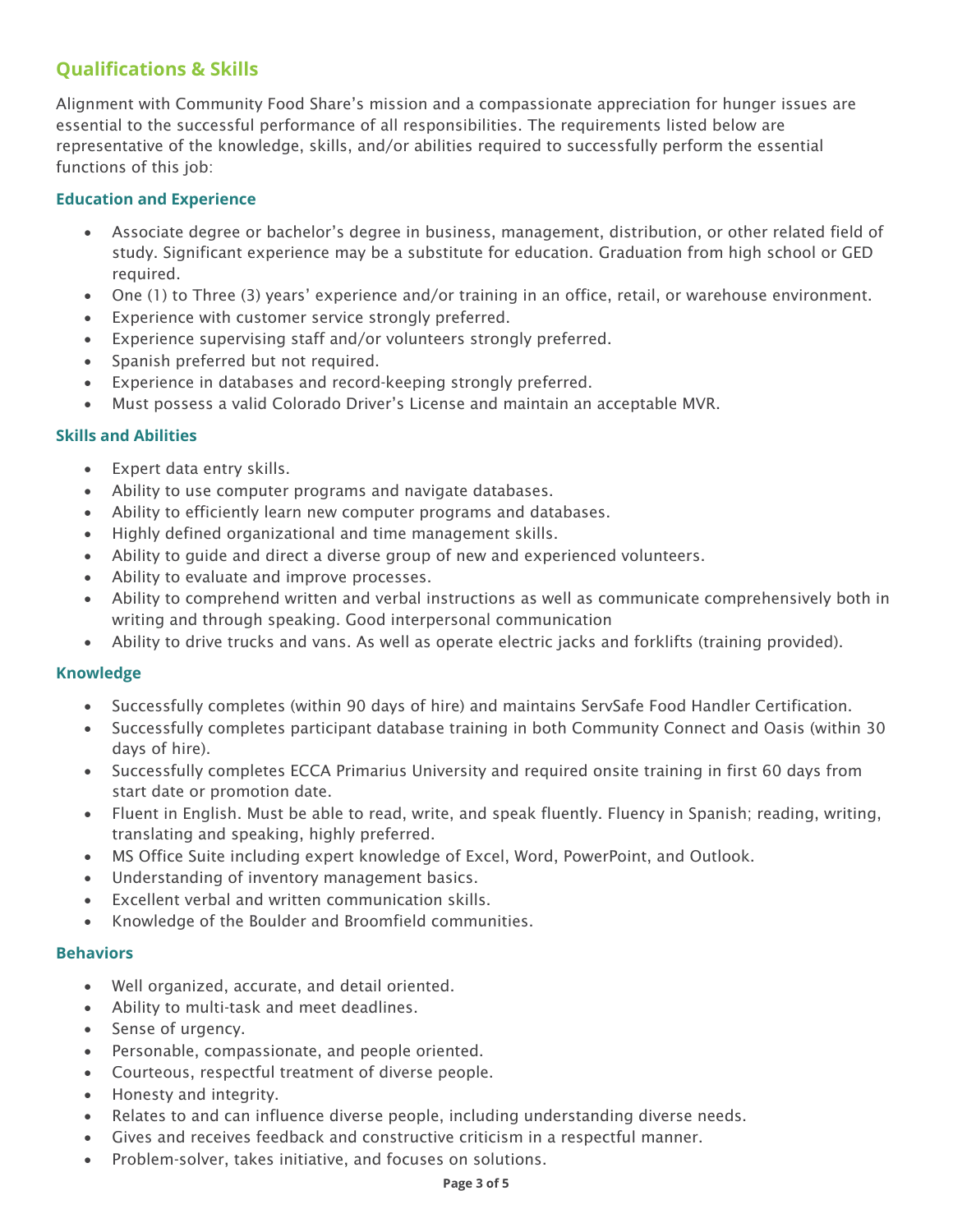• Self-motivated, self-sufficient, and able to perform duties with minimal and reasonable supervision.

### **Interpersonal Skills**

Alternative or combined skills in understanding, negotiating, and/or influencing people are important in achieving job objectives, causing action, collaborating with others, or changing behavior; and, skills of persuasiveness, influence, or assertiveness, as well as sensitivity to the point of view of others. Cultural competency, generational, gender and cultural sensitivity are recommended for success in this position.

### **Physical Demands**

This position spends 25% of their time in an office setting and 75% of their time in the warehouse or at offsite distributions. Time in the warehouse/offsite programs is physically demanding. While performing the duties of this job, the employee is regularly required to sit and/or stand for long periods. Employee is frequently required to reach with hands and arms. Employee may be required to bend, kneel, crouch, crawl, push, pull, stoop, climb stairs and ladders, balance, walk for extended periods of time; use hands to finger, grasp, handle, or feel; reach with hands and arms above the shoulder; be able to talk and hear with or without aid. The employee may occasionally lift, leverage, and/or move up to 40 pounds repetitively. Specific vision abilities required by this job include close vision, peripheral vision, depth perception, color vision, distance vision and ability to adjust focus. This position requires driving of vans, larger box trucks, and operating electric equipment such as pallet jackets and forklifts.

The physical demands described here are representative of those to be met by an employee to successfully perform the essential functions of this job.

### **Health Related Event Protocol**

The Health-Related Event Protocol is in effect anytime required by federal, state or local health orders, or as required by the organization for public safety.

Special Workplace Precautions: In accordance with CDC and Boulder County Public Health Department recommended health and wellness precautions, Community Food Share may implement the following:

- 1. Masks which properly cover the nose, mouth and chin are required while inside the facility at all times except while in private offices. Cubicles are not considered private offices.
- 2. 6-foot social distancing is required in all public and private areas of the facility.
- 3. Gatherings/meetings are limited to a size which allows for distancing within the space designated for this meeting.

Remote Work Eligibility: This position is classified as being ineligible for remote work as the essential duties of this position must be performed within the warehouse facility. (TEAM APPLE)

Vaccination: Community Food Share does not require proof of vaccination status. However, this position works directly with the public in the performance of core duties. Employees serving in public facing positions may be required to wear a mask and practice social distancing at certain mobile, donor, or agency facilities regardless of vaccination status. Further, vaccination status may be required by donor businesses, agencies, or other facilities. While this is not a requirement of Community Food Share, it may be a requirement of the donor business, agency, or facility where we perform our work. Those unable to comply with outside requirements, are required to speak directly with their supervisor or HR for assistance in this matter.

### **Work Environment**

Community Food Share operates in a working warehouse environment. While performing the duties of this job, the employee may be exposed to wet and/or humid conditions and moving equipment. The employee may be exposed to high, precarious places; outside weather conditions; and extreme cold in the walk-ins. The noise level in the work environment is usually moderate but may be loud with machinery and equipment in operation.